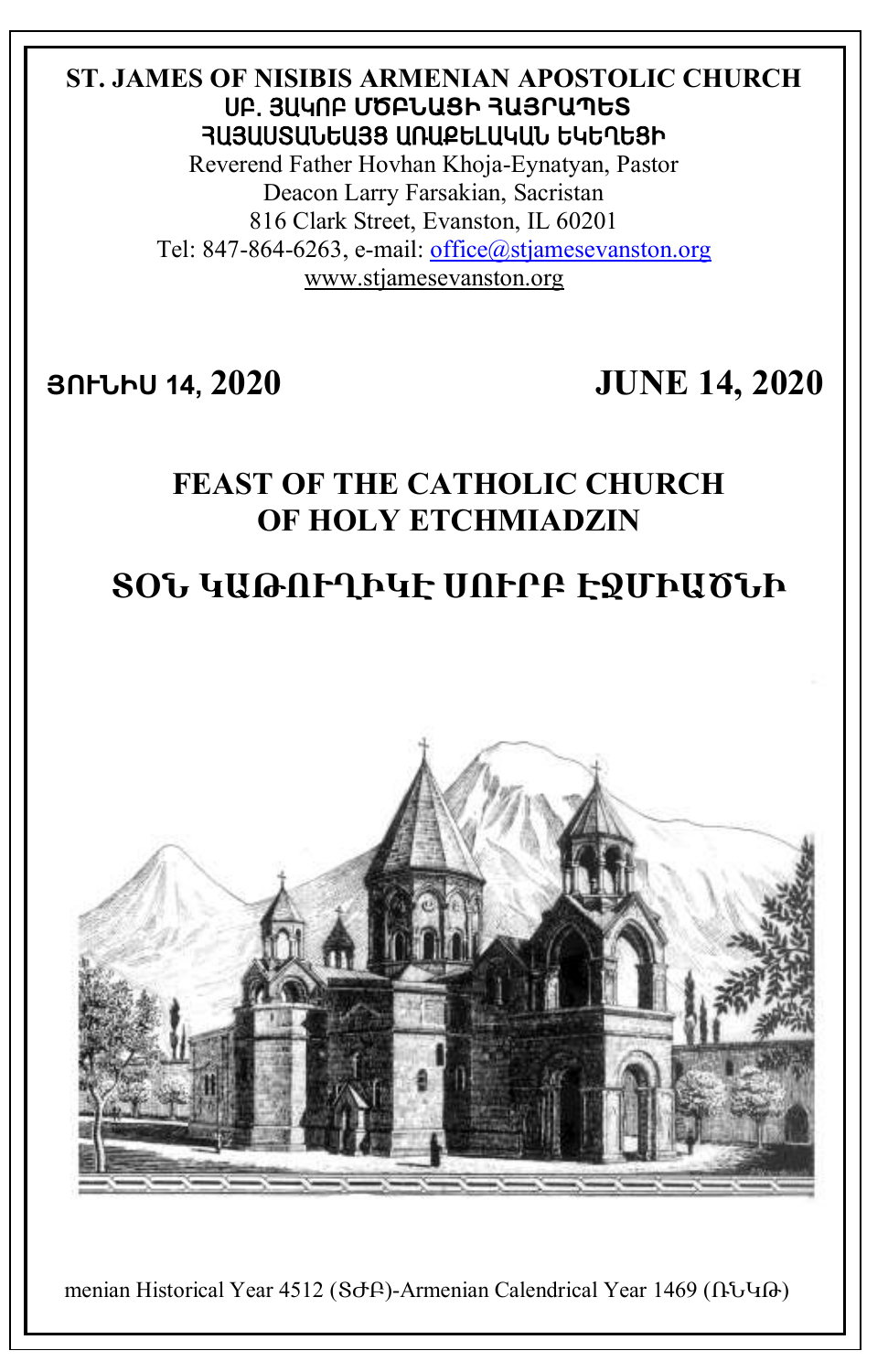## **SUNDAY, JUNE 14, 2020 NO. 34 /2020**

| Night Service         |  |
|-----------------------|--|
| Holy Badarak          |  |
| <b>Bible Readings</b> |  |

 $9:00$  AM  $10:00$  AM Hebrews 9:1-10 John 10:22-30

Proverbs 9:1-6  $Zechariah 3:7-4:9$ 

## **ԿԻՐԱԿԻ, ՅՈՒՆԻՍ 14, 2020**

Գիշերային ժամ 9:00 Սուրբ Պատարագ 10:00

Ընթերցումներ Առակներ 9:1-6; Զաքարիայ 3:7-4:9; Եբրայեցիներ 9: 1-10; Յովհան 9:1-10

## **ORDER OF SPECAIL PRAYER ON THE FEAST OF HOLY ETCHMIADZIN**



### **PLEASE PRAY FOR OUR SICK**

| Alexander Adajian     | Hoyle Green        | Nanci Perkhaus             |
|-----------------------|--------------------|----------------------------|
| Saro Anbarchian       | Michael Green      | Sofia Petrosyan            |
| Andre, Servant of God | Nargez Hamayak     | <b>Antony Puckett</b>      |
| Naringul Caliscan     | Fred Harburg       | Virgie Jandegian Saskowski |
| Carolyn Conger        | Robert Lapointe    | Surpik Simon               |
| Veronica Dadourian    | Cassandra Mitchell | Vigen Ter-Avakian          |
| Sam Davidson          | Varvara Movsesyan  | Milan Thakkar              |
| Seda Dilanjian        | Joy Nazarian       | Terre Tuzzolino            |
| Rick Gergerian        | Shirley Omartian   | Kary Valenziano            |
| Vartges Goorji        | Dn. Hagop Papazian | Carla Ziegler              |

*If you know of anyone that needs our special prayers, please call the church office (847) 864-6263 or Der Hovhan (847) 644-7389 so that their names can be included on this list or if a name should be removed.*



### **FEASTS AND FASTS**

| June 15 | The Children of Bethlehem. Saints Acacius the Martyr, Mocius<br>the Priest and Codratus the Soldier |
|---------|-----------------------------------------------------------------------------------------------------|
| June 16 | Saints Virgins Nune and Mane                                                                        |
| June 17 | Fast Day                                                                                            |
| June 18 | Saints Princes Sahag and Joseph and the Martyrs Sargius and<br>Bacchus                              |
| June 19 | Fast day                                                                                            |
| June 20 | Saints Nerses the Great Patriarch and Bishop Khad                                                   |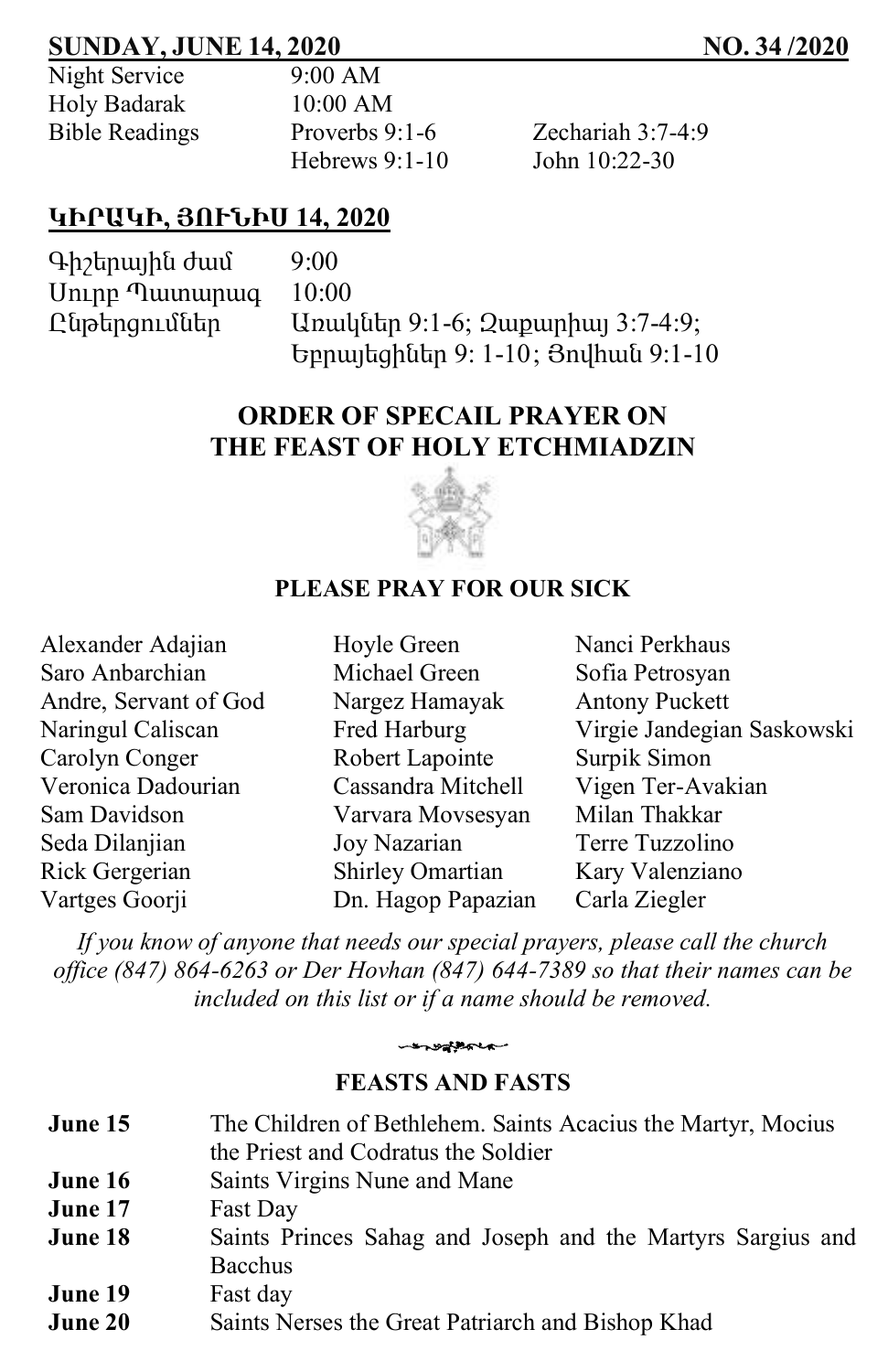### **FEAST OF THE CATHOLIC CHURCH OF HOLY ETCHMIADZIN**

According to tradition and hagiographic sources, following the declaration of Christianity as the official state religion of Armenia in 301 AD, St. Gregory had a famous vision wherein the Only Begotten Son of God, Jesus Christ, descended from Heaven, his face aglow, and with the strike of a golden hammer designated the site where the Mother Cathedral for the entire Armenian nation was to be founded. Hence, the name of the spiritual center for Armenians, *Etchmiadzin* (meaning "the Descent of the Only Begotten" (*Etch*--descent; *mi*--only; *dzin*- begotten).

St. Gregory relayed the story of his vision to King Drtad, under whose royal auspices and support the Cathedral of Holy Etchmiadzin was built. King Drtad and Queen Ashkhen participated in the construction, as did the entire capital city of Vagharshapat, by bringing stones from the Biblical mountain of Ararat to lay the foundations. On the site marked by Christ, the Holy Altar of Descent was built.

According to Patriarch Malachia Ormanian, from the days of her establishment, the Cathedral of Holy Etchmiadzin has been the residence of the Supreme Patriarch and Catholicos of All Armenians. Thus, it is the Mother See of the Armenian Church, and as such, her universal, spiritual and administrative headquarters.

Another title bestowed upon the cathedral is "catholic"--not to be confused with the Roman Catholic faith. *Catholic* is a Greek word meaning "universal." Theologically, the cathedral has been called "catholic" as a description of the catholicity (universality) of the Church.

The original cathedral was completed circa 303. The core of the current building was built in the 480s, and in 1868 a sacristy was added. In 2000, the cathedral was added to the UNESCO's list of World Heritage Sites.

During the feast of the Etchmiadzin Cathedral, a special hymn is sung. The hymn tells of Saint Gregory's vision and the construction of the cathedral. It was written in the 8th century by Sahag III of Dzorapor, the Catholicos of all Armenians (head bishop of the Armenian Church).

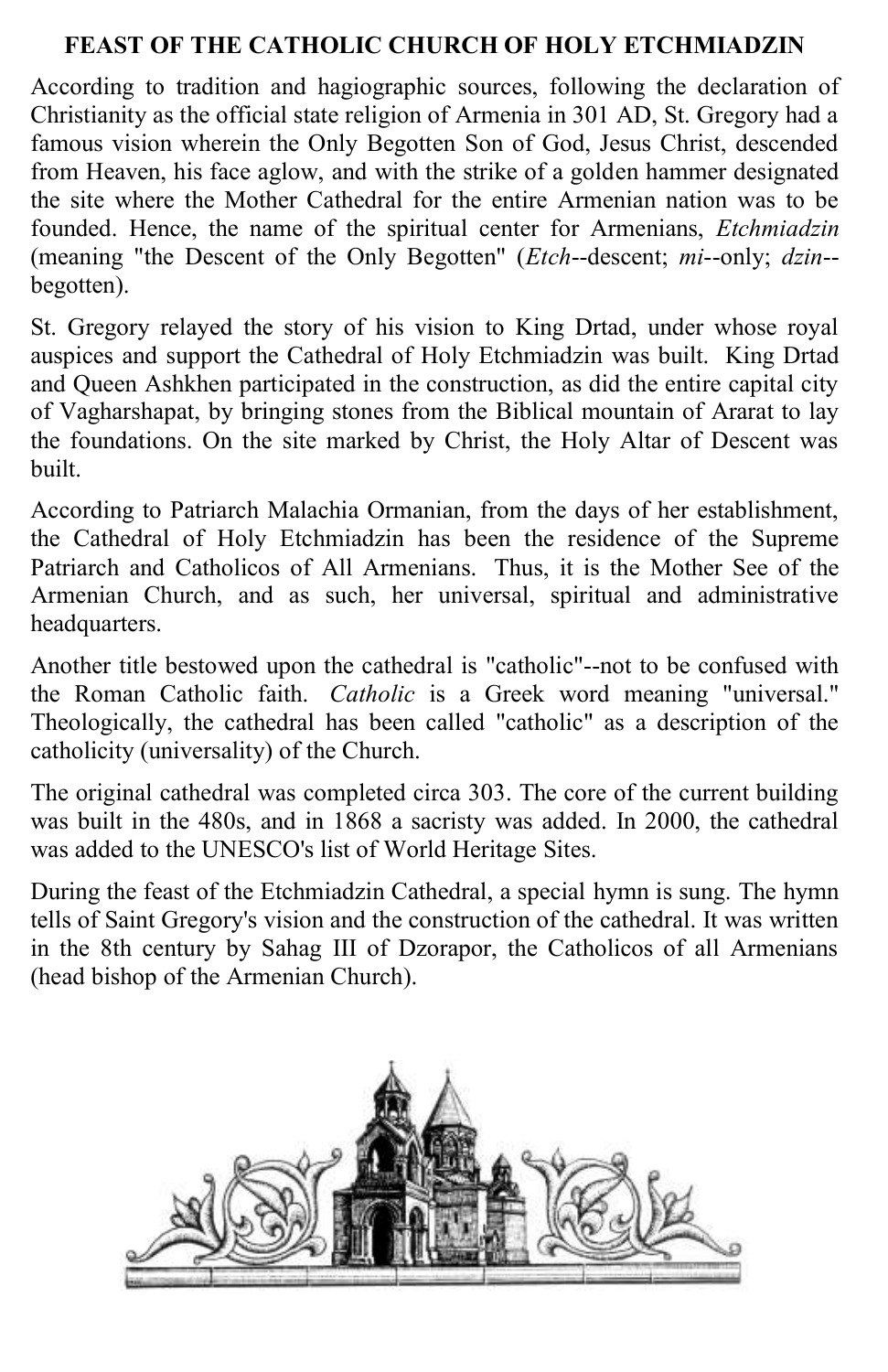### **COMMEMORATION OF SAINTS NUNE AND MANE**

Saints Nune and Mane arrived in Armenia with Hripsime and her companions. Nune then proceeded to Georgia where she was successful in converting the Georgian queen, her son and finally King Mihran to Christianity. She received spiritual guidance and support from St. Gregory, who had given her certain ecclesiastical authority until he could send clergy to Georgia. She is noted for her holy works and saintly life. Mane, like Nune, came with the Hripsimeyan nuns. She had a heavenly vision and retired to a life of prayer, meditation and solitude in the Armenian Mountains. Many years later, when St. Gregory passed the nun's place of retreat, he called upon her. However, Mane requested that St. Gregory wait three days, but after the three days had passed, St. Gregory found that the Mane had passed away. He buried her with prayers and blessings and stayed in Mane's retreat until his own death.

### **NAME DAY CELEBRATIONS**

Whenever you know a friend or loved one whose Name Day/Feast Day is soon to be celebrated, honor the person by presenting them with a lit candle saying, *"Anoonovut abrees"* or *"Anoonovut dzeranas"* ("May you grow old with your name"). Or you can simply say, "Happy Name Day!"

**NAME DAYS celebrated this week**: Nune, Nina, Mane (June 16), Sahag, Hovseb, Joseph, Sarkis (June 18), Nersess, Khad (June 20)



## **SCRIPTURE READINGS FOR THIS WEEK**

| <b>Monday</b>   | Proverbs 29:2-7; Isiah 18:7; Hebrews 2:14-18;      |
|-----------------|----------------------------------------------------|
|                 | Matthew $2:16-18$                                  |
| <b>Tuesday</b>  | Song of Solomon (select verses from chapters 5-8); |
|                 | Isiah 27:11-13; 15:8-11; John 12:24-26             |
| Wednesday       | Romans 4:13-22; Matthew 10:34-42                   |
| <b>Thursday</b> | Proverbs 6:1-5; Isiah 33:5-8; Romans 8:18-27;      |
|                 | Luke 21:12-19                                      |
| Friday          | Romans 5:12-21; Matthew 11:25-30                   |
| <b>Saturday</b> | Wisdom 2:23-3:8; Isiah 27:15-16; Hebrews 13:7-9;   |
|                 | Matthew 10:16-22                                   |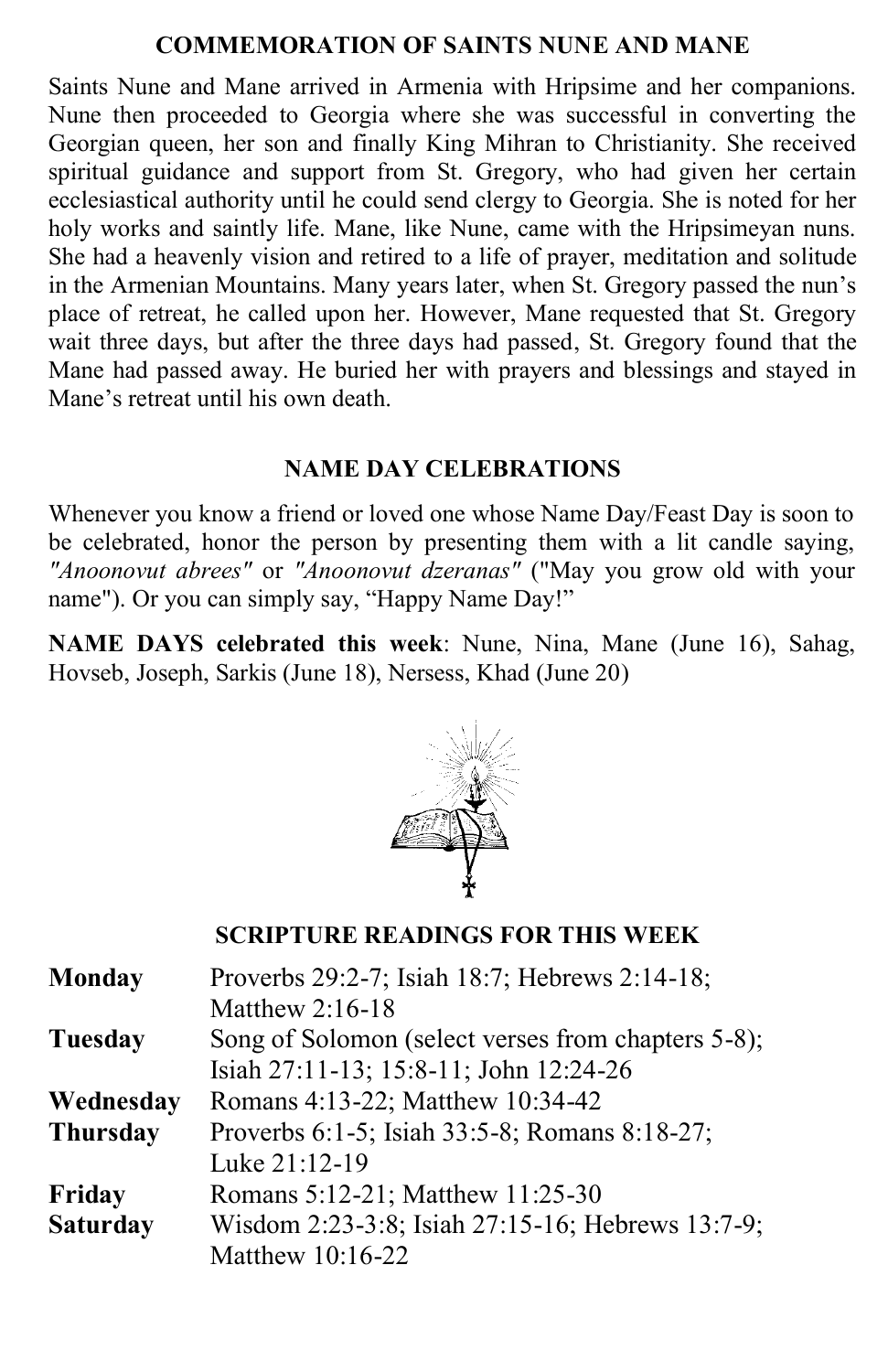# **SCRIPTURE READINGS**

# Առակներ 9:1-6

1 Իմաստութիւնը շինեց իր տունը եւ կանգնեցրեց եօթ սիւներ, 2 մորթեց իր անասունները, խառնեց պատրաստեց գինին, պատրաստեց նաեւ իր սեղանը: 3 Նա ուղարկեց իր ծառաներին, որ բարձր ձայնով հրաւիրեն իր հացկերոյթին, եւ ասաց. 4 «Ով անզգամ է,  $p$ րդ գայ ինձ մօտ»: 5 Իսկ պակասամիտներին ասաց. «Եկէք կերէ՛ք իմ հացից եւ խմեցէ՛ք իմ գինուց, որ պատրաստել եմ ձեզ համար: 6 Թողէ՛ք յիմարութիւնը եւ դուք կապրէք, իմաստութի՛ւն փնտրեցէք եւ դուք կփրկուէք, իմացութեա՛մբ ուղղեցէք ձեր խոհեմութիւնը եւ ճի՛շտ իմաստով հասկացէք խրատը»:

## **Զաքարիայի մարգարեությունը 3:7-4:9**

7 «Այսպէս ասաց Ամենակալ Տէրը. "Եթէ իմ ճանապարհներով գնաս եւ պահես իմ հրամանները, դու կլինես դատաւորը իմ տան. եւ եթէ պահես իմ գաւիթները, քեզ կդարձնեմ մէկը նրանցից, որոնք ահա շրջում են դրանց մէջ: 8 Բայց լսի՛ր, Յեսո՛ւ, մե՛ծ քահանայ, դու եւ քո մերձաւորները, որ նստած են քո առաջ, քանզի նրանք գիտակ կանխատես մարդիկ են: 9 Ահա ես բերում եմ իմ ծառային՝ Շառաւիղին, քանի որ այն քարի վրայ, որ դրեցի Յեսուի դիմաց, եօթ աչքեր կան. ահա ես խորխորատ պիտի փորեմ,– ասում է Ամենակալ Տէրը,– եւ պիտի շօշափեմ այդ երկրի ամբողջ անօրինութիւնը մէկ օրում: 10 Այն օրը,– ասում է Ամենակալ Տէրը,– բոլորդ պիտի կանչէք, իւրաքանչիւրն իր ընկերոջը, որթատունկի եւ թզենու տակ"»: 1 Եւ հրեշտակը, որ խօսում էր ինձ հետ, դարձաւ եւ արթնացրեց ինձ, ինչպէս մարդ արթնանում է իր քնից, եւ ասաց ինձ. 2 «Ի՞նչ ես տեսնում դու»: Ես ասացի. «Ահա տեսնում եմ ոսկեձոյլ մի աշտանակ եւ նրա վրայ գունդ. գնդի վրայ՝ եօթ ճրագ, ճրագների վրայ՝ եօթ բերաններ»: 3 Աշտանակի վրայ կային երկու ձիթենիներ. մէկը՝ վառուած գնդի աջ կողմում, եւ մէկը՝ ձախ կողմում: 4 Հրեշտակին, որ խօսում էր ինձ հետ, ես հարցրի եւ ասացի. «Ի՞նչ են դրանք, Տէ՛ր»: 5  $\zeta$ րեշտակը, որ խօսում էր ինձ հետ, պատասխան տուեց եւ ասաց ինձ. «Չգիտե՞ս ինչ են դրանք»: Ես ասացի. «Ո՛չ, Տէ՛ր»: 6 Պատասխան տուեց հրեշտակը եւ ասաց ինձ. «Սա Տիրոջ խօսքն է Զորոբաբէլին՝ ասուած ոչ թէ մեծ զօրութեամբ եւ ուժգնութեամբ, այլ իմ Հոգով,– ասում է Ամենակալ Տէրը:– 7 Ո՞վ ես դու, մե՛ծ լեռ, որ կանգնած ես Զորոբաբէլի առաջ, ես կհանեմ ժառանգութեան քարը՝ շնորհների հաւասարութիւն շնորհելու նրան»: 8 Տիրոջ խօսքը հասաւ ինձ եւ ասաց. 9 «Զորոբաբէլի ձեռքերը հիմք գցեցին այս տանը եւ նրա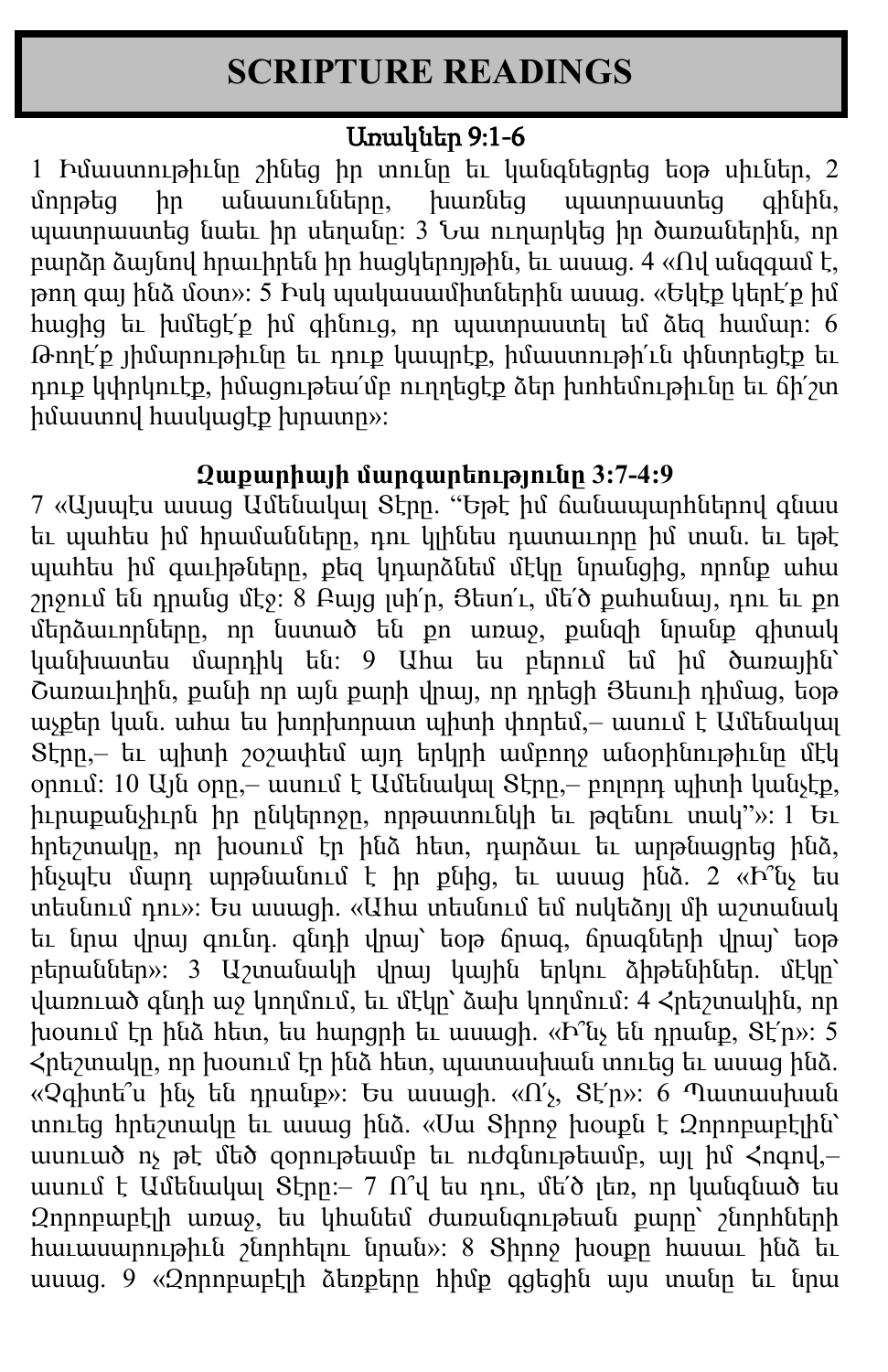ձեռքերն էլ կկանգնեցնեն դա: Երբ դա պատահի, դու կիմանաս, թէ Ամենակալ Տէրն ուղարկեց ինձ քեզ մօտ:

## **Թուղթ Եբրայեցիներուն 9: 1-10**

[1](http://biblehub.com/hebrews/9-1.htm)Արդարեւ առաջին ուխտն ալ ունէր պաշտամունքի կանոններ, նաեւ աշխարհային սրբարան մը. [2](http://biblehub.com/hebrews/9-2.htm)որովհետեւ խորան մը կառուցանուած էր: Առաջինը, որուն մէջ կային աշտանակը, սեղանը եւ առաջադրութեան հացը, Սրբութիւն կը կոչուէր: [3](http://biblehub.com/hebrews/9-3.htm)Իսկ երկրորդ վարագոյրին ետեւ կար խորան մը՝ որ Սրբութիւններու սրբութիւն կը կոչուէր. [4](http://biblehub.com/hebrews/9-4.htm)անոր մէջ էին ոսկիէ բուրվառը եւ ամէն կողմէ ոսկեպատ ուխտին տապանակը, որուն մէջ կային ոսկիէ սափորը՝ մանանայով լեցուն, Ահարոնի գաւազանը՝ որ ծաղկեցաւ, եւ ուխտին տախտակները: [5](http://biblehub.com/hebrews/9-5.htm)Անոր վրայ ալ՝ փառքի քերովբէները, որ հովանի կ՚ընէին Քաւութեան վրայ: Այս մասին հիմա մանրամասն խօսելու կարիք չկայ: [6](http://biblehub.com/hebrews/9-6.htm)Ասոնք այսպէս կառուցանուած ըլլալով, քահանաները ամէն ատեն կը մտնէին առաջին խորանը՝ պաշտամունք կատարելու: [7](http://biblehub.com/hebrews/9-7.htm)Իսկ միայն քահանայապետը կը մտնէր երկրորդին մէջ, տարին մէ՛կ անգամ. բայց ո՛չ առանց արիւնի, որ կը մատուցանէր իրեն համար, նաեւ ժողովուրդին անգիտութեան մեղքերուն համար: [8](http://biblehub.com/hebrews/9-8.htm)Սուրբ Հոգին սա՛ կը բացայայտէր, թէ սրբարանին ճամբան յայտնաբերուած չէր, քանի դեռ կը կենար առաջին խորանը, [9](http://biblehub.com/hebrews/9-9.htm)որ նախատիպար մըն էր ներկայ ատենին համար: Անոր մէջ կը մատուցանուէին ընծաներ ու զոհեր, որոնք չէին կրնար կատարեալ ընել պաշտամունք կատարողը՝ խղճմտանքին հանդէպ. հապա՝ կերակուրներով, խմելիքներով [10](http://biblehub.com/hebrews/9-10.htm)եւ տարբեր լուացումներով՝ միայն մարմնաւոր կանոններ էին, որոնք կը պարտադրուէին մինչեւ ուղղումի ատենը:

## **Յովհան 9:1-10**

 $1$ «Ճշմա՜րտապէս, ճշմա՜րտապէս կը յայտարարեմ ձեզի. "Ա՜ն որ դռնէն չի մտներ ոչխարներուն բակը՝ հապա ուրիշ տեղէ կը բարձրանայ, անիկա գող եւ աւազակ է. [2](http://biblehub.com/john/10-2.htm)բայց ա՛ն որ դռնէն կը մտնէ՝ ոչխարներուն հովիւն է":[3](http://biblehub.com/john/10-3.htm)Դռնապանը կը բանայ անոր, եւ ոչխարները կը լսեն անոր ձայնը. իր ոչխարները կը կանչէ իրենց անունով ու դուրս կը հանէ զանոնք: [4](http://biblehub.com/john/10-4.htm)Երբ հանէ իր ոչխարները՝ կ՚երթայ անոնց առջեւէն, ու ոչխարները կը հետեւին իրեն՝ որովհետեւ կը ճանչնան իր ձայնը: [5](http://biblehub.com/john/10-5.htm)Սակայն չեն հետեւիր օտարի մը՝ հապա կը փախչին անկէ, որովհետեւ չեն ճանչնար օտարներու ձայնը»: [6](http://biblehub.com/john/10-6.htm)Յիսուս ըսաւ անոնց այս առակը, բայց անոնք չէին հասկնար թէ ի՛նչ էր՝ որ կը խօսէր իրենց:  $7$ Ուրեմն Յիսուս դարձեալ ըսաւ անոնց. «Ճշմա՜րտապէս, ճշմա՛րտապէս կը յայտարարեմ ձեզի. "Ե՛ս եմ ոչխարներուն դուռը": [8](http://biblehub.com/john/10-8.htm)Բոլոր անոնք՝ որ եկան ինձմէ առաջ, գող եւ աւազակ էին,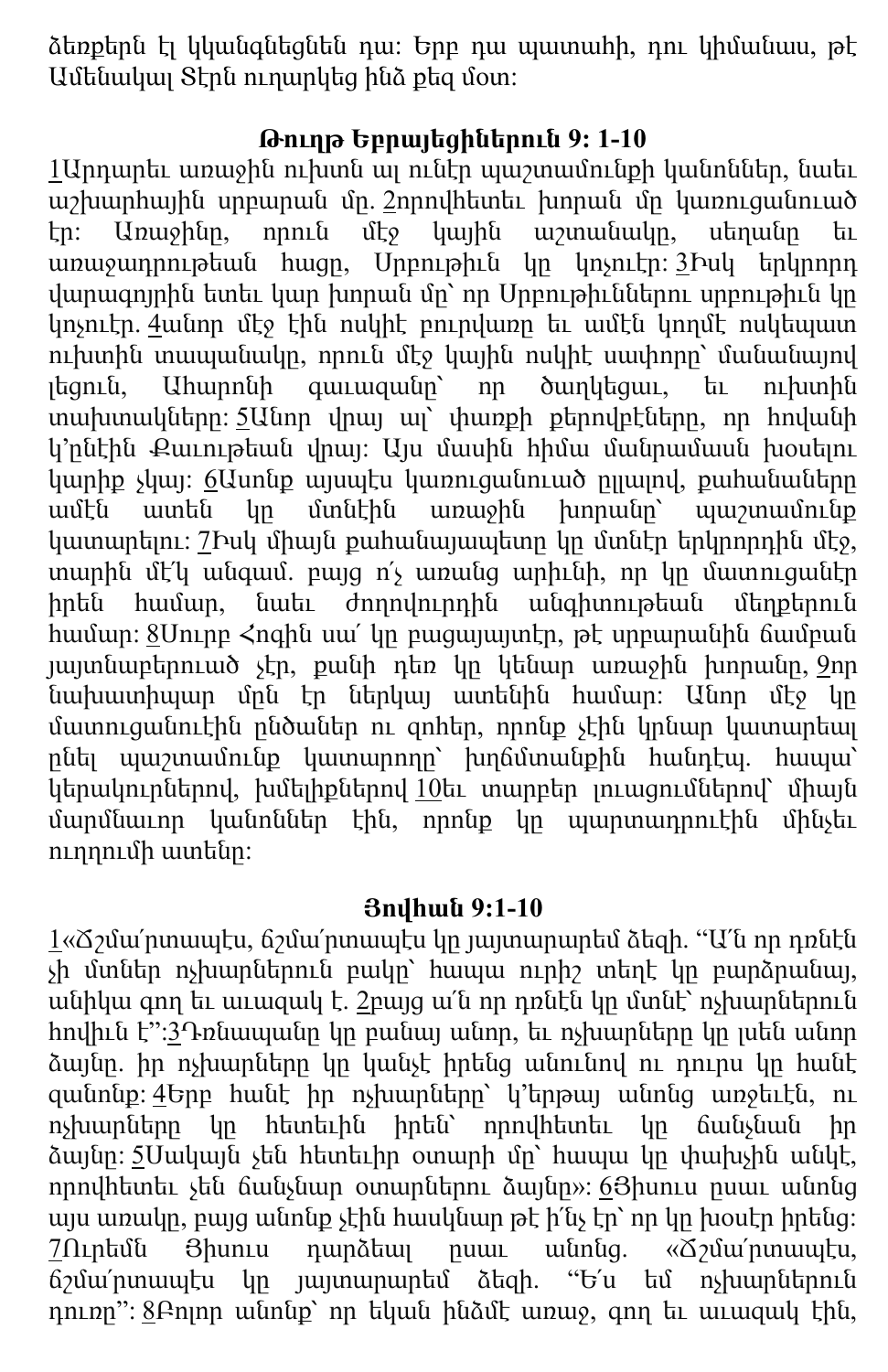բայց ոչխարները մտիկ չըրին անոնց: [9](http://biblehub.com/john/10-9.htm)"Ե՛ս եմ դուռը". եթէ մէկը ներս մտնէ ինձմէ՝ պիտի փրկուի. պիտի մտնէ ու ելլէ, եւ արօտ գտնէ: [10](http://biblehub.com/john/10-10.htm)Գողը ուրիշ բանի համար չի գար, բայց միայն՝ գողնալու, սպաննելու եւ կորսնցնելու համար: Ես եկայ որ կեա՛նք ունենան, եւ ճոխութեա՛մբ ունենան:

#### **Proverbs 9:1-6**

[1W](http://biblehub.com/proverbs/9-1.htm)isdom has built her house, She has hewn out her seven pillars; [2S](http://biblehub.com/proverbs/9-2.htm)he has prepared her food, she has mixed her wine; She has also set her table; [3S](http://biblehub.com/proverbs/9-3.htm)he has sent out her maidens, she calls from the tops of the heights of the city: [4](http://biblehub.com/proverbs/9-4.htm)"Whoever is naive, let him turn in here!" To him who lacks understanding she says, [5](http://biblehub.com/proverbs/9-5.htm)"Come, eat of my food and drink of the wine I have mixed. [6](http://biblehub.com/proverbs/9-6.htm)"Forsake your folly and live, and proceed in the way of understanding."

#### **Zechariah 3:7-4:9**

[7](http://biblehub.com/zechariah/3-7.htm)"This is what the Lord Almighty says: 'If you will walk in obedience to me and keep my requirements, then you will govern my house and have charge of my courts, and I will give you a place among these standing here. [8](http://biblehub.com/zechariah/3-8.htm)" 'Listen, High Priest Joshua, you and your associates seated before you, who are men symbolic of things to come: I am going to bring my servant, the Branch. [9S](http://biblehub.com/zechariah/3-9.htm)ee, the stone I have set in front of Joshua! There are seven eyes on that one stone, and I will engrave an inscription on it,' says the Lord Almighty, 'and I will remove the sin of this land in a single day. [10](http://biblehub.com/zechariah/3-10.htm)" 'In that day each of you will invite your neighbor to sit under your vine and fig tree,' declares the Lord Almighty." [1T](http://biblehub.com/zechariah/4-1.htm)hen the angel who talked with me returned and woke me up, like someone awakened from sleep. [2](http://biblehub.com/zechariah/4-2.htm)He asked me, "What do you see?" I answered, "I see a solid gold lampstand with a bowl at the top and seven lamps on it, with seven channels to the lamps. [3A](http://biblehub.com/zechariah/4-3.htm)lso there are two olive trees by it, one on the right of the bowl and the other on its left."  $4I$  $4I$  asked the angel who talked with me, "What are these, my lord?" [5](http://biblehub.com/zechariah/4-5.htm)He answered, "Do you not know what these are?"

"No, my lord," I replied. [6](http://biblehub.com/zechariah/4-6.htm)So he said to me, "This is the word of the Lord to Zerubbabel: 'Not by might nor by power, but by my Spirit,' says the Lord Almighty. <sup>7"</sup>What are you, mighty mountain? Before Zerubbabel you will become level ground. Then he will bring out the capstone to shouts of 'God bless it! God bless it!' " [8T](http://biblehub.com/zechariah/4-8.htm)hen the word of the Lord came to me: [9](http://biblehub.com/zechariah/4-9.htm)"The hands of Zerubbabel have laid the foundation of this temple; his hands will also complete it. Then you will know that the Lord Almighty has sent me to you.

### **Hebrews 9:1-10**

[1N](http://biblehub.com/hebrews/9-1.htm)ow the first covenant had regulations for worship and also an earthly sanctuary. [2A](http://biblehub.com/hebrews/9-2.htm) tabernacle was set up. In its first room were the lampstand and the table with its consecrated bread; this was called the Holy Place. [3B](http://biblehub.com/hebrews/9-3.htm)ehind the second curtain was a room called the Most Holy Place, [4w](http://biblehub.com/hebrews/9-4.htm)hich had the golden altar of incense and the gold-covered ark of the covenant. This ark contained the gold jar of manna, Aaron's staff that had budded, and the stone tablets of the